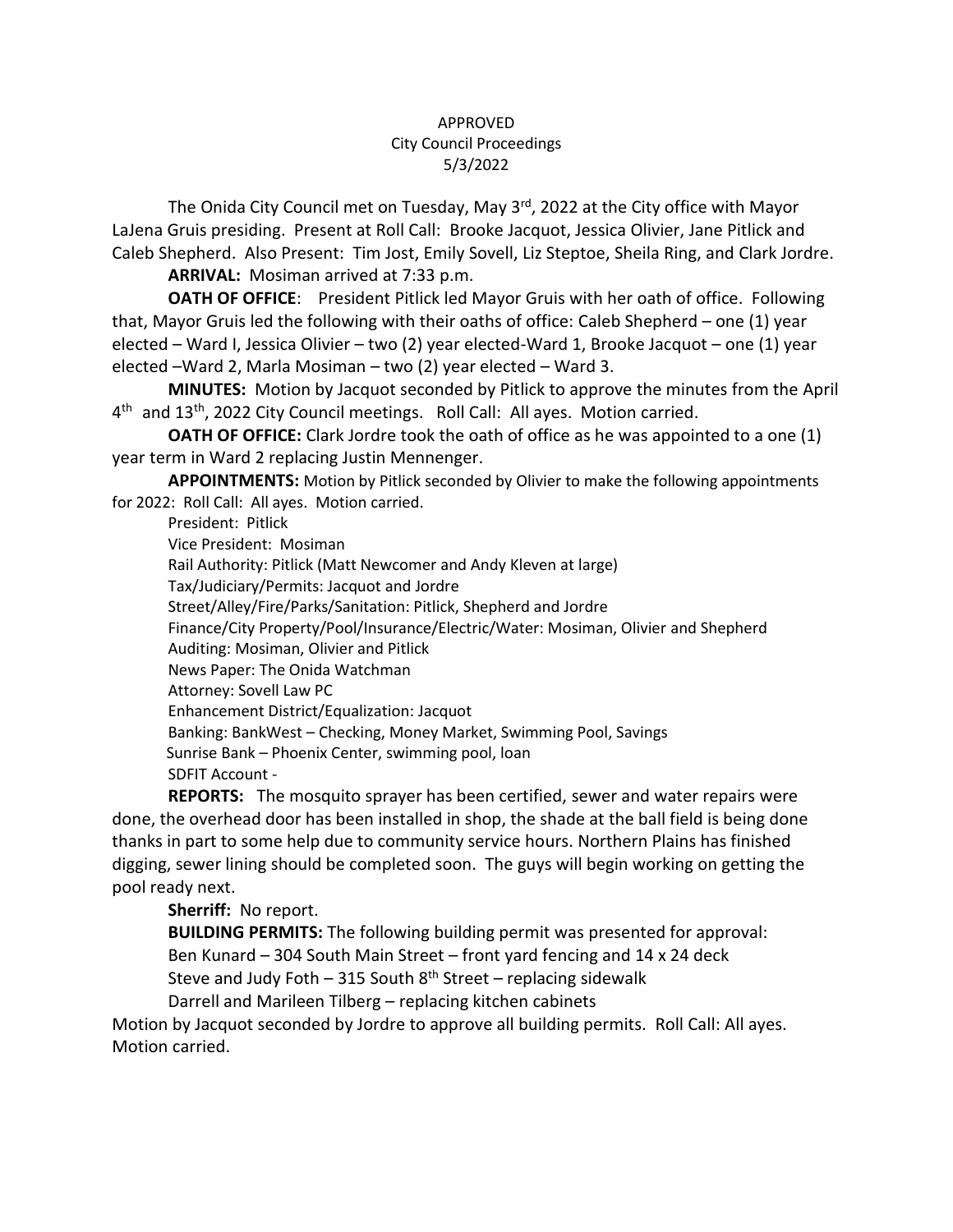**AIRPORT:** Mayor Gruis explained that the SDFIT account that the City has can be used for airport projects without borrowing the money from the account with an interest charge attached to it which was discussed at the April  $13<sup>th</sup>$  2022 City Council meeting.

**RESOLUTION 2022-02:** Hiller read Resolution 2022-02 to the council which is the Adoption of Hazard Mitigation Plan for the city and county. Motion by Olivier seconded by Pitlick to approve the resolution. Roll Call: All ayes. Motion carried. This ordinance is published separately.

**ALCOHOL**: This being the time and place for a hearing on the renewal of Malt Beverage Licenses and no one was present to protest. The following Malt Beverage License Applications were presented to the Council: Don's Food Center and The Blue Goose. Motion was made by Mosiman seconded by Pitlick to approve all applications. Roll Call: All ayes. Motion carried.

**Ordinance- Title IX Section 1x.2.9:** Hiller presented Council with this old ordinance that was put together in August of 2011. This ordinance is regarding costs for temporary malt beverage and liquor licenses. It states in the ordinance that temporary liquor licenses are not to be issued to such groups. Motion by Pitlick seconded by Olivier to strike this line from the ordinance. Roll Call: All ayes. Motion carried. The second read for the new ordinance will be completed at the June 6<sup>th</sup>, 2022 City Council meeting.

**ELECTIONS:** Council was presented with two (2) new ward maps to update the City of Onida's Election wards. Map number 1 was chosen which is most equally divided by population. Mayor Gruis made the first read of the new ordinance pertaining to the map. Second read will be completed at the June  $6<sup>th</sup>$ , 2022 City Council meeting.

**EXECUTIVE SESSION:** Motion to go into Executive Session at 8:16 p.m. pursuant to SDCL 1-25-2(1 and 3) by Mosiman seconded by Jacquot. All ayes. Motion carried. Motion to come out of Executive Session at 9:46 p.m. by Pitlick seconded by Jordre. All ayes. Motion carried.

**POOL**: Motion made by Pitlick seconded by Jacquot to pay the pool manager \$4000 for the season with a possible \$500 bonus at the end of season depending on performance. Roll Call: All ayes. Motion carried. Motion by Pitlick seconded by Jordre to pay first year lifeguards \$15.25 per hour, with returning lifeguards receiving a .75 cent per hour increase per year worked. If they have their WSI, they will receive an additional .75 cent per hour and certifications will be paid at the beginning of the season. Roll Call: Jacquot no, Mosiman no, Jordre yes, Olivier yes, Pitlick yes and Shepherd yes. Motion carried.

**BILLS:** The following bills were presented for payment: Finance 2798.23, Streets 6762.38, Parks 1394.38, Water 3379.17, Electric 1860.26, Sewer 818.28, Garbage 2325.64, Pool 338.14, Council 2153.03. OTHER: Emily Sovell retainer 500.00, Sully County Treasurer law enforcement 5575.62, S. D. Treasurer taxes 3895.14, Mid-Dakota Rural Water supplier 9402.83, Post Office 215.60, Venture Communications 276.06, Wellmark Blue Cross Blue Shield health insurance 4183.00, Oahe Electric supplier 54931.73, Oahe Electric fee 10681.95, South Dakota Retirement System contributions 1713.12, E.F.T.P.S taxes 3799.73, Petty Cash postage 28.16, BankWest fees and supplies 256.28, City of Onida deposit refund 170.00, Stewart and Daughters fuel 717.59, Public Health Lab testing 196.00, Marco copier contract 222.66, Nye Lumber supplies 113.34, Lamb's Discount supplies 330.04, Onida Watchman publications 396.29, SPN water/sewer project 32095.05, Badger Meter supplies 204.00, MDU utilities 15.95, Don's Food Center supplies 161.07, AFLAC insurance 271.74, Crazy B's supplies 280.00, Overhead Door repairs 10790.84, US Bank loans 80997.57, Northern Plains water/sewer projects 176013.80, Michael Todd supplies 300.77, Lamb Motors repairs 145.95, River Bottom